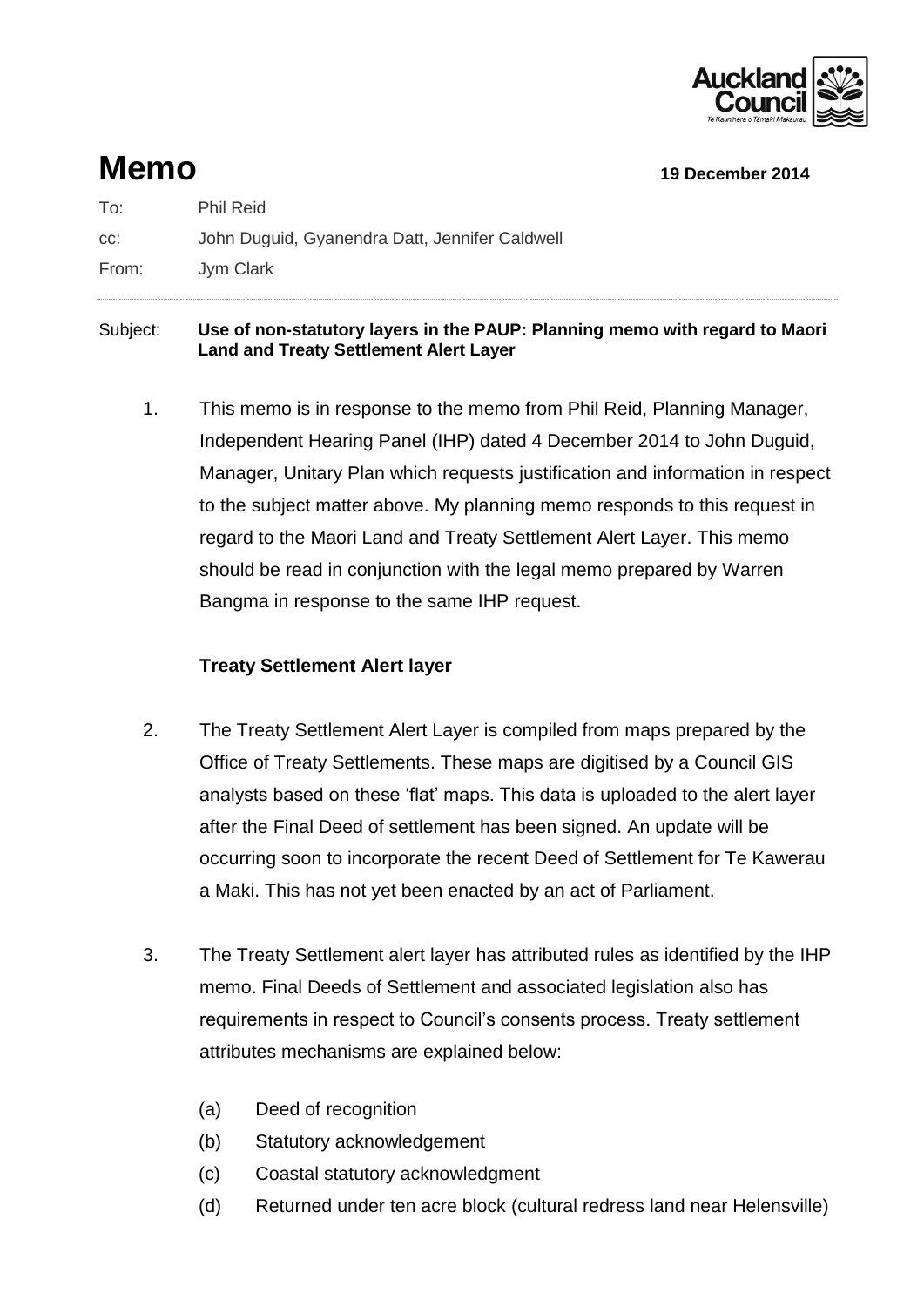- (e) Commercial redress (vested land)
- (f) Cultural redress (vested land)
- 4. Commercial redress and cultural redress layers is land vested with an iwi authority by the Crown.
- 5. The statutory acknowledgment layer is not currently displayed in the Treaty Settlement Alert layer. A statutory acknowledgment is a legal mechanism which requires, amongst other matters, the Council, Environment Court and Heritage NZ to have regard to the claimant group's statutory acknowledgement. Council must send copies of resource consent applications to the iwi governance entity. These areas are identified over Crown and general title private land. Given this requirement, it is considered that statutory acknowledgement land should be mapped to ensure that this requirement is met.
- 6. A deed of recognition is an agreement between iwi and the Crown, typically the Department of Conservation is the Crown agent for this. Coastal statutory acknowledgement applies only within the CMA.
- 7. A non-statutory layer is present, titled 'Right of First Refusal'. This layer has no attributed rules. Given this, I propose that this layer be removed. Right of First Refusal Land is the result of a settlement agreement between the Crown and iwi to offer land first to iwi for purchase when the Crown proposes to dispose of land. The Council is not a party to this transfer. I expect an update to remove the Right of First Refusal layer will occur early in 2015.

#### **Other mechanisms**

8. There are some areas which have not been mapped which may trigger the requirement for a Cultural Impact Assessment through resource consent such as areas subject to customary marine title and protected customary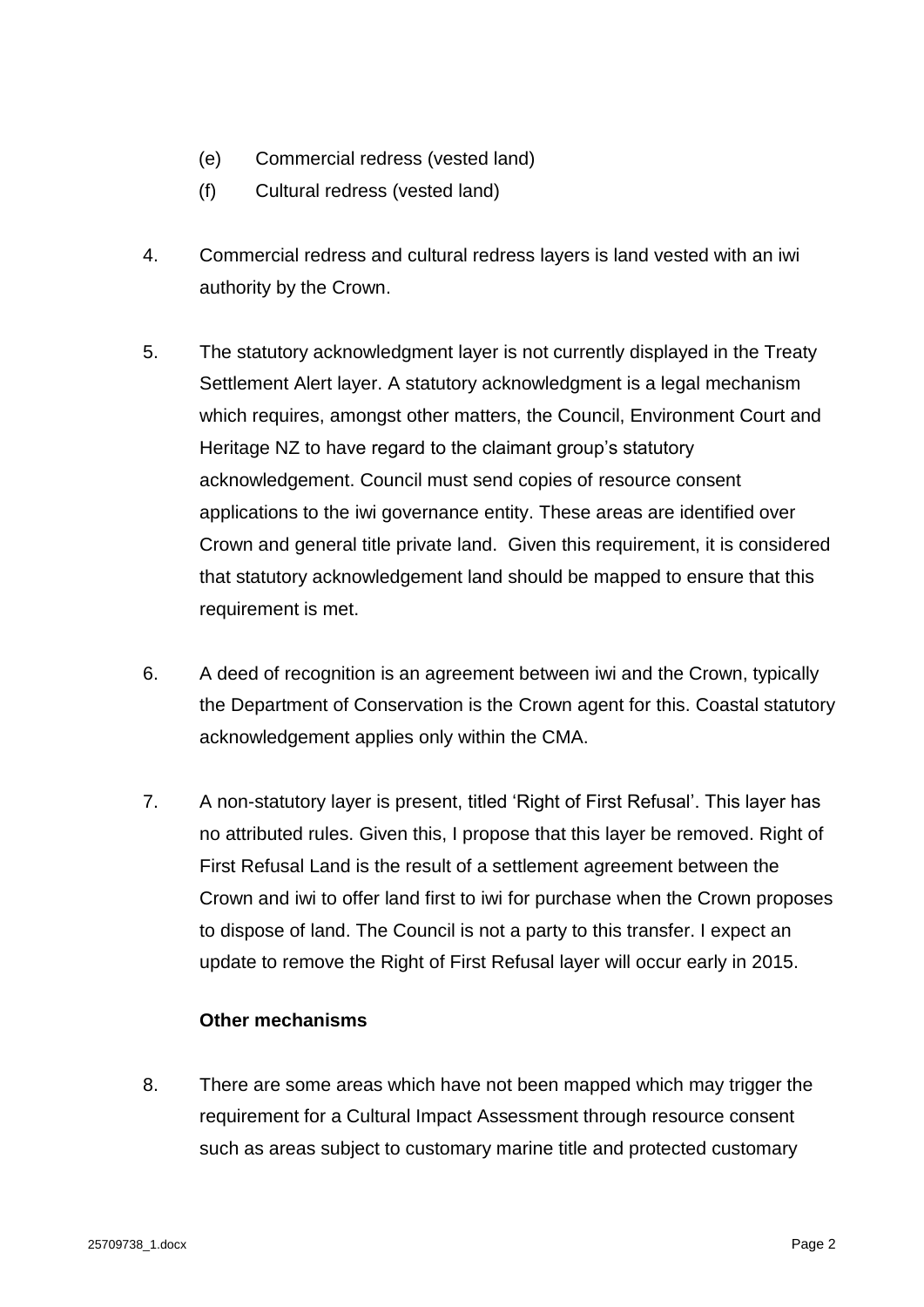rights under the Takutai Moana Act 2011. There is no requirement to map these areas, however this might be helpful to assist future consenting.

#### **Maori Land**

9. The Maori Land layer is comprised from data which is prepared and held by the Maori Land Court in the Department of Justice. The maps can also be viewed on Maori Maps Online which states that the maps "provides a snapshot of current ownership, trustee, memorial and block information for land that falls within the jurisdiction of the Māori Land Court under Te Ture Whenua Māori Act 1993 and other legislation – this is primarily Māori Customary and Māori Freehold Land."<sup>1</sup> The data is made publicly available and is periodically updated as new data is made available by the Department of Justice.

## **Need for Maori Land and treaty Settlement non-statutory layers in the PAUP**

- 10. Having a non-statutory layer for Treaty Settlement land and Māori land ensures that appropriate flexibility and resiliency is built into the Unitary Plan. This ensures that these land types are identified in a timely manner rather than being limited to updates through a plan change or at a plan review. It is also important to include flexibility for Treaty Settlement land as the Crown is yet to settle with most of the 19 iwi of Auckland.
- 11. Conversely, zoning land for Treaty Settlement purposes may in time become out of date as land is on-sold in order for iwi to realise their economic development aspirations. Current provisions only allow the Auckland-wide rules for Treaty Settlement land to apply to land which is vested to the iwi which the land was returned to. The onus to prove this link is on the applicant. Therefore this removes any potential risk where there are accuracy issues with the non-statutory maps.

-

<sup>&</sup>lt;sup>1</sup> Explanation on the Maori Land Online Website. Accessible: http://www.maorilandonline.govt.nz/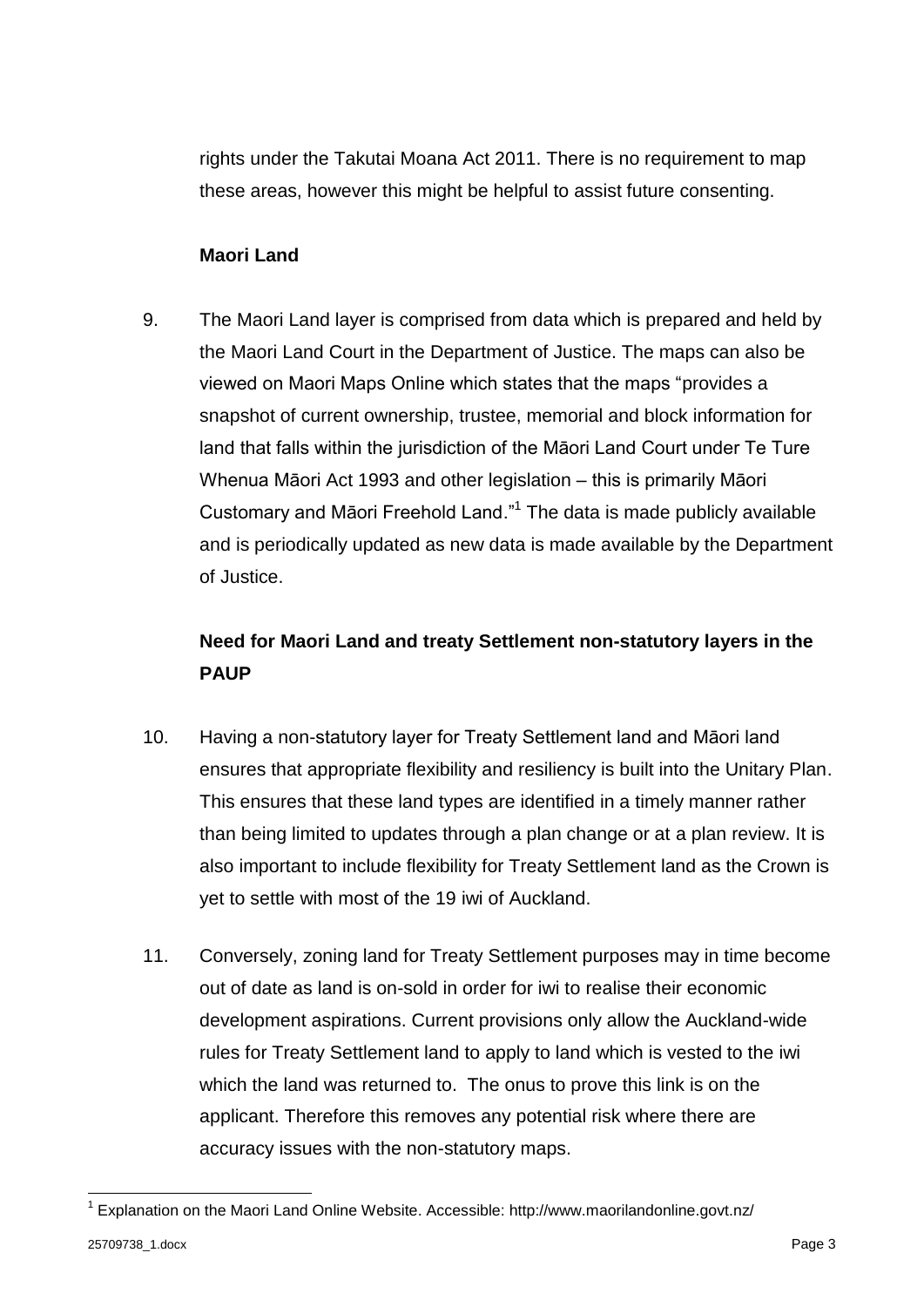- 12. Since the March 2013 Draft Auckland Unitary Plan, one update to the Treaty Settlement layer has occurred to respond to the Nga Mana Whenua o Tāmaki Makaurau Collective Redress Act 2014. The layer will be continually updated as deeds of settlements are signed, in anticipation of a settlement act being passed.
- 13. The Office of the Auditor General prepared a report in 2011 which recommended that local authorities build flexibility into their plans in order to better deliver Māori housing.<sup>2</sup> The report gave examples of local authorities that have Māori zones which allow for development of Māori housing. The zoning approach can increase the likelihood of development and reduce the overall cost per dwelling borne on the developer. The Office of the Auditor General found that for zoning to be effective, all Māori Land<sup>3</sup> needs to be appropriately zoned. This can be problematic and limiting as additional land receives Māori Land status or as land is returned to Māori through Treaty settlements from the Crown. The Office of the Auditor General recently produced an article which investigated the progress made with respect to its 2011 recommendations. It used the Unitary Plan as case study which identified the additional flexibility that has been incorporated.<sup>4</sup> The article did not evaluate the proposed provisions given that this was not within its scope.
- 14. Treaty Settlement Land and Māori Land has is of special significance under the RMA with respect to Part II Section 8and 6(g), 6(e) and 7(a) given that the return of the land is a Crown response to Treaty grievances. Local authorities, as an agent of the Crown have a role to play to ensure that this land is able to be used whilst ensuring that its use is appropriate in the context of resource management.

-

<sup>2</sup> *Government planning and support for housing on Māori land. Ngā whakatakotoranga kaupapa me te tautoko a te Kāwanatanga ki te hanga whare i runga i te whenua Māori.* Office of the Auditor General. 15 August 2011. [http://www.oag.govt.nz/2011/housing-on-Māori-land](http://www.oag.govt.nz/2011/housing-on-maori-land)

<sup>3</sup> The 2011 Report by the Office of the Auditor General referred to Māori Land as land that is owned by Māori and therefore inludes Treaty Settlement Land, regardless of its recognition under Te Ture Whenua Māori Act 1993

<sup>4</sup> *Government planning and support for housing on Māori land: Progress in responding to the Auditor-General's recommendations.* Office of the Auditor General. 10-12-2014. Paragraphs 1.27 – 1.41. [http://www.oag.govt.nz/2014/housing-on-Māori-land](http://www.oag.govt.nz/2014/housing-on-maori-land)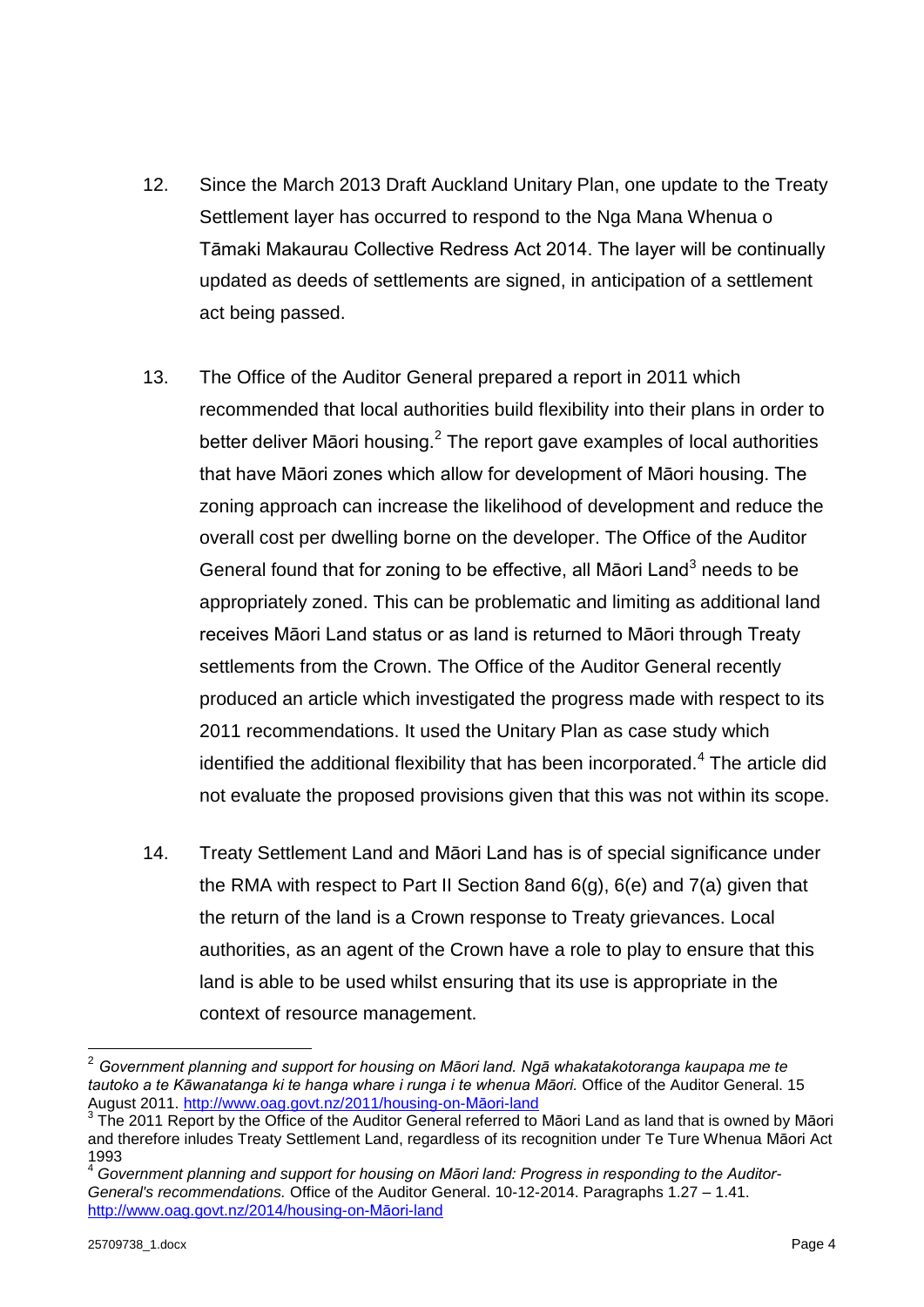- 15. Section 8 requires Council to have regard to the principles of the Treaty of Waitangi. I consider the principle with the most relevance to this topic is the 'principle of development'. Section 6(e) requires recognition and provision for the relationship of Māori and their culture and traditions with their ancestral lands. Section 6(g) requires the protection of recognised customary activities, which may include such activities on Treaty Settlement land and Māori land. Similarly, on these lands, kaitiakitanga must be had regard to with respect to section 7(a), particularly in regard to cultural redress land.
- 16. It is therefore appropriate to ascribe bespoke general rules for development for Māori land and Treaty Settlement land. Consultation with Mana Whenua identified that the provisions need to be appropriately flexible given that past development of this land has not been as great as that of other non-Maori land with similar characteristics. Mana Whenua also requested that the land also be shown on the Unitary Plan non-statutory maps rather than rely on information held by the Office of Treaty Settlements or the Department of Justice. This was so that Council and applicants maintain an understanding of the location of this land.<sup>5</sup> In other words, these map layers maintain transparency.
- 17. The rules in relation to Treaty Settlement land and Māori Land do not add any additional controls to the use and development of the land. Instead they introduce opportunities for Māori to realise small scale development. Conversely they may choose not to use them.
- 18. Property owners with land that is near or adjacent to Māori land and Treaty Settlement land would have a number of opportunities to be aware of the presence of this land and its associated status. Most Māori Land has long held its status given the historical links that it must have. Māori Land can only otherwise be identified as such through the Māori Land Court. Treaty Settlement land is subject to a formal public process through a deed of

-

<sup>5</sup> *Response to Mana Whenua Feedback on the 15 March Draft Auckland Unitary Plan…* 22 January 2014, page 2.